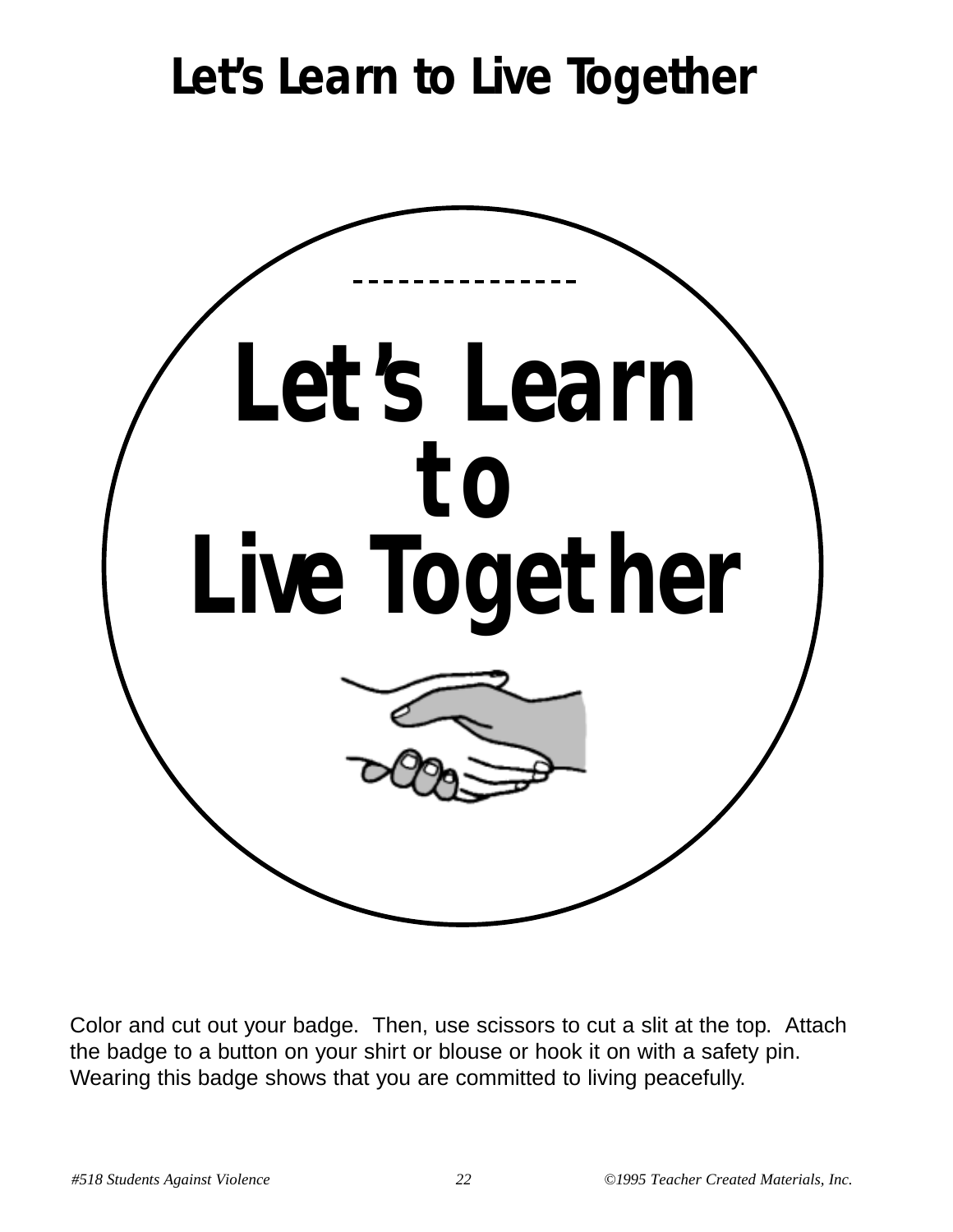## **Crack the Code**

To find the secret message you will have to crack the code. Can you do it? Give it a try!